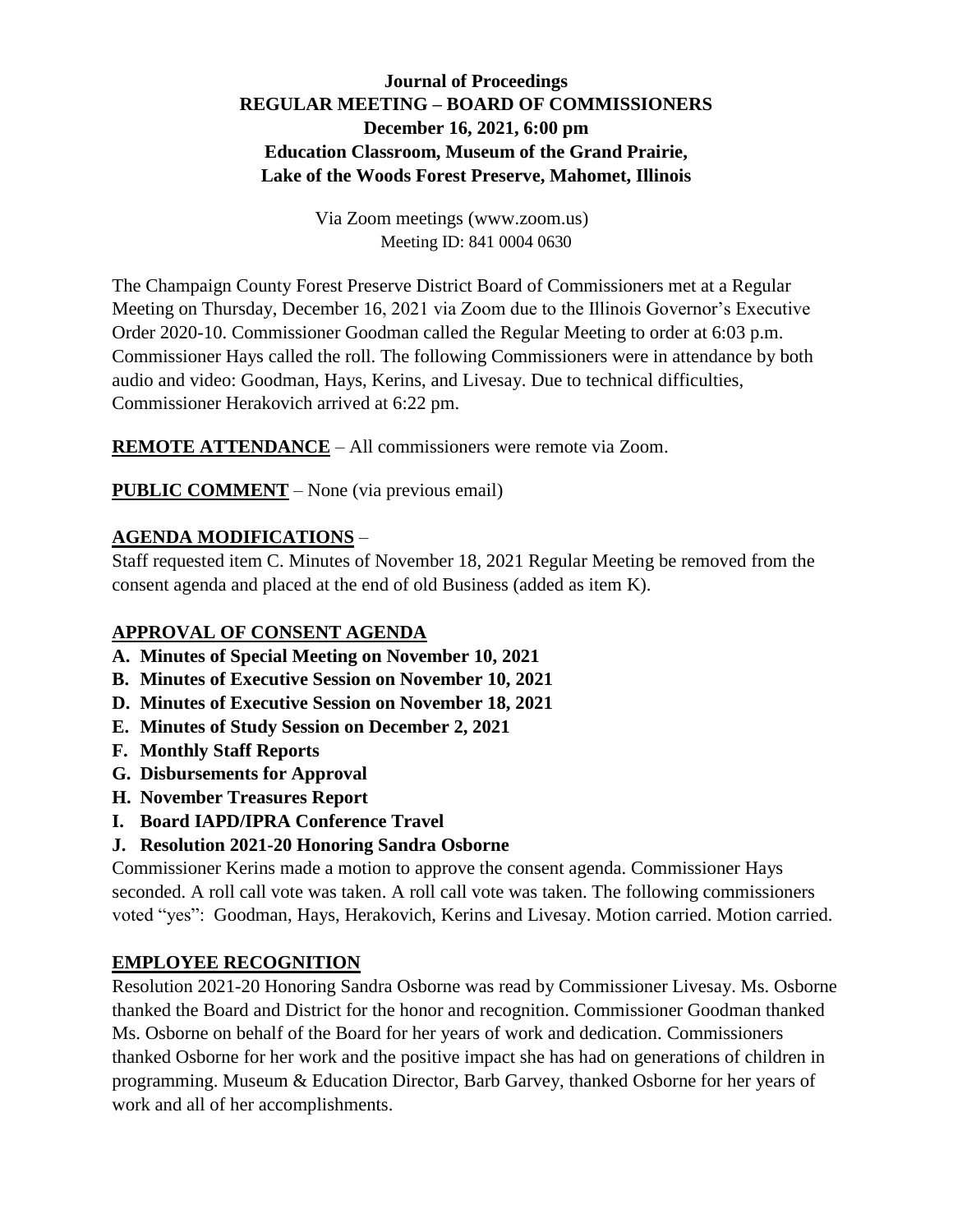### **Regular Meeting**

**December 16, 2021**

#### **Page 2 of 5**

HR Generalist, Dara Edgington, shared a visual presentation noting the following District Service recognitions:

**5-years**

Justin Fullenkamp Shelly Green Jennifer Grove Mark Hanson Katie Snyder **10-years** Tammy Fry Clint Stigall **15-years** Mike Daab **20-years** Barb Garvey **30-years**

Brian Taylor

Commissioners commended and thanked those that were celebrating milestones, noting strength of the District is due to our staff and their commitment to the District.

### **COMMISSIONERS REPORT**

#### **A. Forest Preserve Friends Foundation**

Commissioner Livesay reported the group had recently met and discussion included; approval of additional funding for the shared Marketing Specialist position, Giving Tuesday numbers, FPFF 2022 budget, and Assistant Museum and Education Director, Pam Leiter, spoke to the group on District initiatives for education for the underserved.

# **B. Citizens Advisory Committee**

Commissioner Hays noted the group had to cancel their meeting this month, but when they meet the next time will approve a new member. Hays stated the group is excited to work with District staff on the Hazen Bridge activities.

# **C. Commissioner Comments**

Commissioners cited the following items from staff reports and observations:

- Best of the Best 217 Awards for Museum and Golf
- Media coverage
- Service Learning Opportunities
- District United Way Campaign
- Lake of the Woods canoe launch area
- Night Lights at the Gardens
- Bottle Filling Stations
- Sleepy Creek FPFF Fundraiser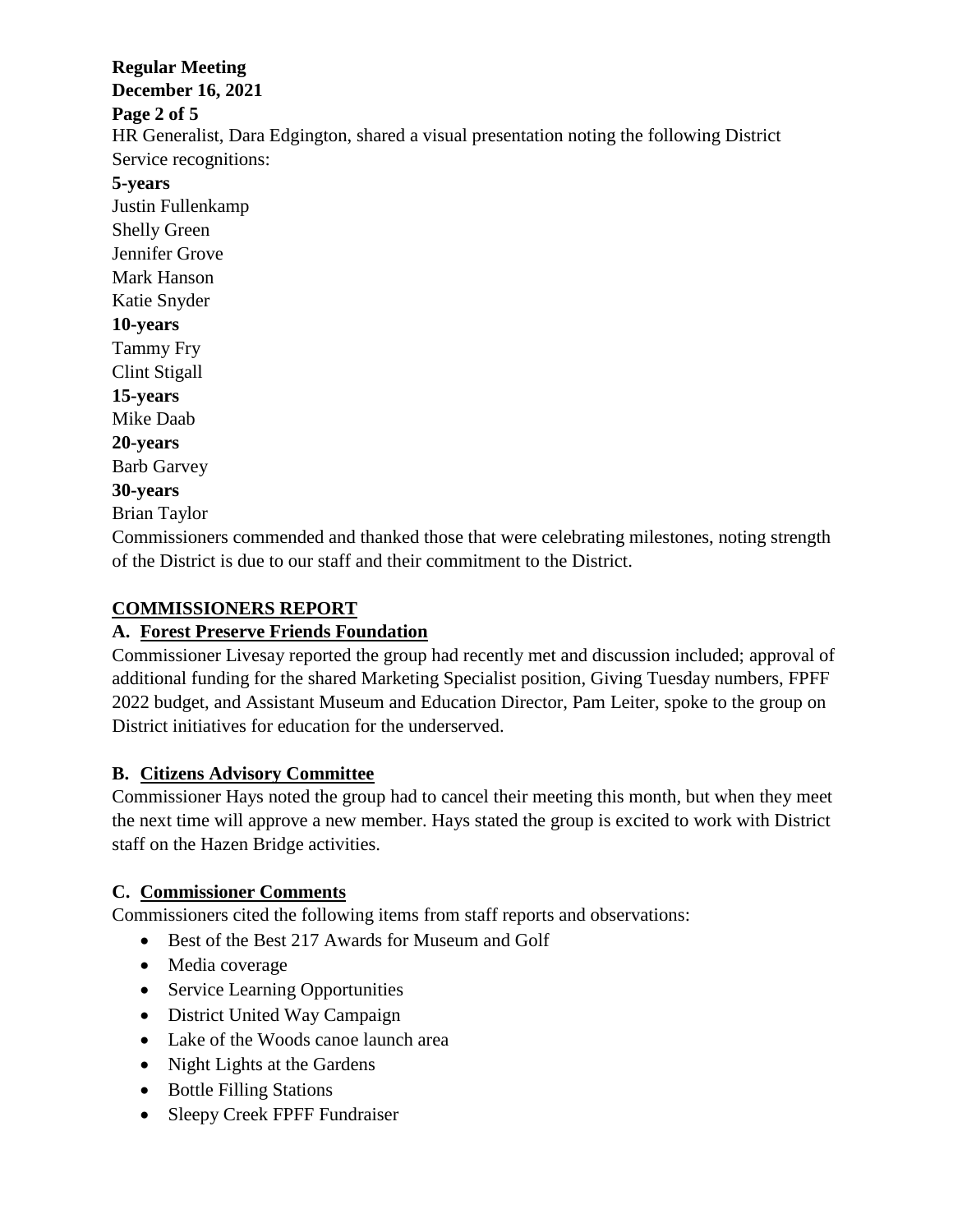#### **Regular Meeting December 16, 2021 Page 3 of 5**

# • Solar Gingerbread House

- Inclusion work
- Volunteers
- Referendum work being completed
- Contracted Homer Lake Kayak provider follow up meeting
- Foundation Donations
- Partnerships with local entities

Commissioners commended staff on the work of all District staff, especially as year-end activities are in full swing.

### **STAFF REPORTS**

**A. Executive Director Announcements** – Pearson reported a CAC member had confirmed they would be staying on the Committee, and another interested individual is being communicated with for possible DEI collaboration.

Pearson also noted the amount of work that has been done over the past year can be attributed to a dedicated staff and focused Board.

#### **OLD BUSINESS**

#### **A. Tabled: Resolution 2021-16: 2022 Pavilion and Other Rental Fees**

Commissioner Livesay moved to remove Resolution 2021-16: 2022 Pavilion and Other Rental Fees from the table. Commissioner Herakovich seconded. A roll call vote was taken. The following commissioners voted "yes": Goodman, Hays, Herakovich, Kerins and Livesay. Motion carried.

Commissioner Herakovich moved the Board approve Resolution 2021-16 Pavilion and Other Rental Fees as attached. Commissioner Livesay seconded. A roll call vote was taken. The following commissioners voted "yes": Goodman, Hays, Herakovich, Kerins and Livesay. Motion carried.

#### **NEW BUSINESS**

#### **A. Resolution: 2021-19: Sale of Surplus Goods**

Commissioner Livesay moved the Board approve Resolution: 2021-19, Sale of Surplus Goods. Commissioner Kerins seconded. A roll call vote was taken. The following commissioners voted "yes": Goodman, Hays, Herakovich, Kerins and Livesay. Motion carried.

#### **B. Resolution: 2021-21: Vacation Policy Update**

Commissioner Livesay moved the Board approve Resolution: 2021-21 related to the revision of section3-2: Vacation Leave of the District's Personnel Policy Manual. Commissioner Hays seconded. Commissioners thanked staff for the background information and details. A roll call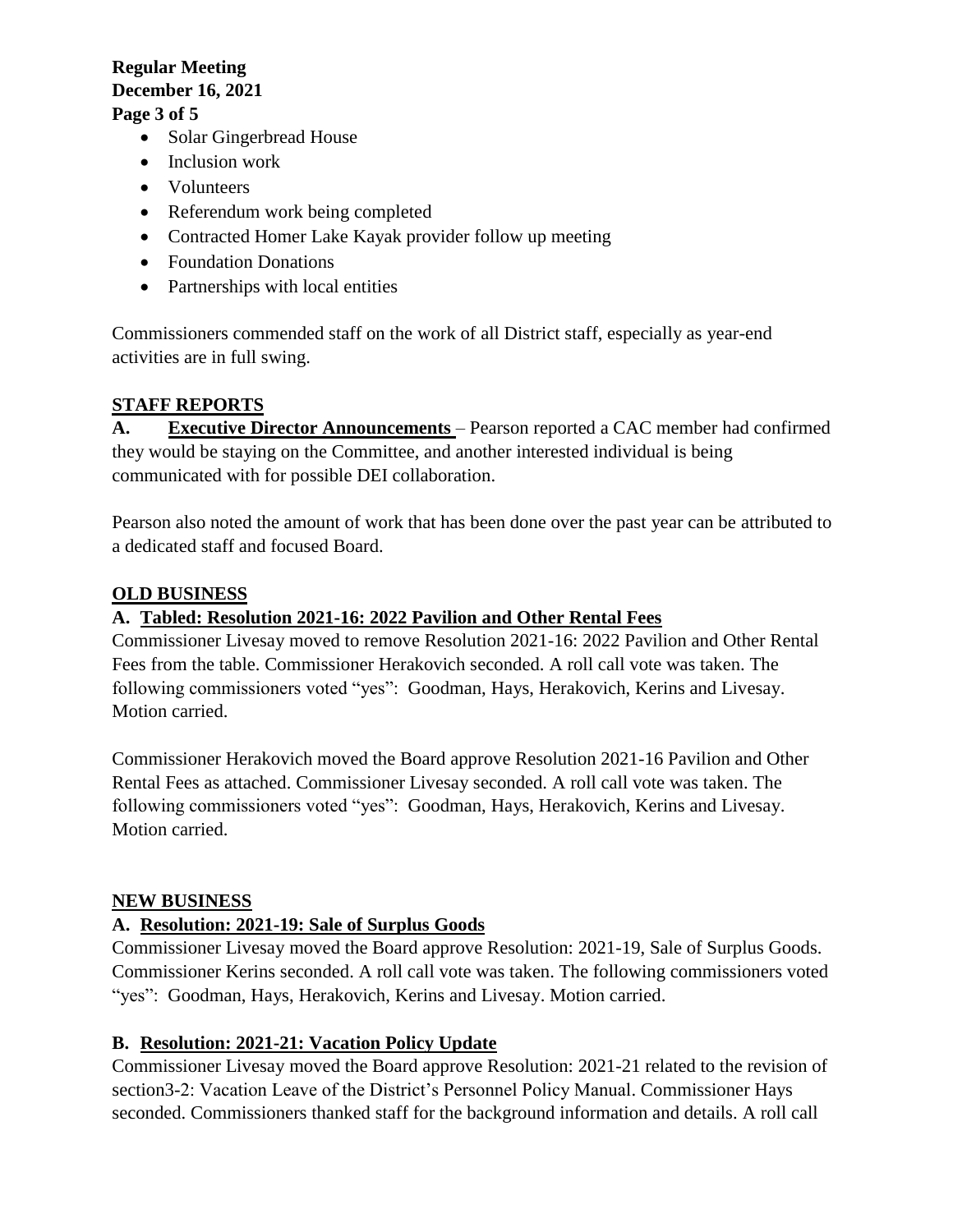# **Regular Meeting December 16, 2021**

#### **Page 4 of 5**

vote was taken. The following commissioners voted "yes": Goodman, Hays, Herakovich, Kerins and Livesay. Motion carried.

# **C. Request to Acquire Collections**

Commissioner Livesay moved the Board approve the request to acquire the following items included in the following offers: Chambers, Quigley, Samuelson, Revisiting Your Legacy Oral History, Immanuel Lutheran, PACA, Gurfinkle, and Lemons. Commissioner Kerins seconded. A roll call vote was taken. Goodman asked staff how the audio oral history participants were chosen. Museum staff noted an intern this past summer developed criteria questions and was able to network. Staff advised they are always interested in information being forwarded to them for other possible candidates to contact. The following commissioners voted "yes": Goodman, Hays, Herakovich, Kerins and Livesay. Motion carried.

# **D. 2022 Working Budget**

Commissioner Herakovich moved the Board approve Resolution 2021-23 for the 2022 Management Plan and Budget. Commissioner Kerins seconded. Commissioners thanked staff for the background information that was supplied with packet info. Baker thanked the Board for all their feedback during the budget process. A roll call vote was taken. The following commissioners voted "yes": Goodman, Hays, Herakovich, Kerins and Livesay. Motion carried.

# **E. Ordinance: 2021-01 Appropriation Transfers**

Commissioner Herakovich moved the Board approve Ordinance 2021-03 for Appropriations Transfers. Commissioner Livesay seconded. A roll call vote was taken. The following commissioners voted "yes": Goodman, Hays, Herakovich, Kerins and Livesay. Motion carried.

# **F. Request to Approve Transfers**

Commissioner Herakovich moved the Board approve \$379,712 in transfers from the Corporate and Construction Funds to the Capital Projects Fund. Commissioner Hays seconded. A roll call vote was taken. The following commissioners voted "yes": Goodman, Hays, Herakovich, Kerins and Livesay. Motion carried.

# **G. Resolution: 2021-22: Donation Agreement for Heron View Forest Preserve Expansion**

Commissioner Hays moved the Board approve Resolution R2021-22, a donation agreement between the Champaign County Forest Preserve District and the Preservation and Conservation Association (PACA) to transfer +/- 5 acres of property, located on the north side of County Road 2600 at the Sangamon River, for expansion of Heron View Forest Preserve to a total of 103 acres. Commissioner Herakovich seconded. Pearson noted the final documents will be updated as there were minor typo's and PACA's legal name on the document will have Champaign County added. A roll call vote was taken. The following commissioners voted "yes": Goodman, Hays, Herakovich, Kerins and Livesay. Motion carried.

# **H. Willow Pond Geotechnical Engineering Service**

Commissioner Herakovich moved the Board accept the proposal and quote from Midwest Engineering and Testing, INC. (MET) of Champaign, IL to provide Geotechnical Engineering